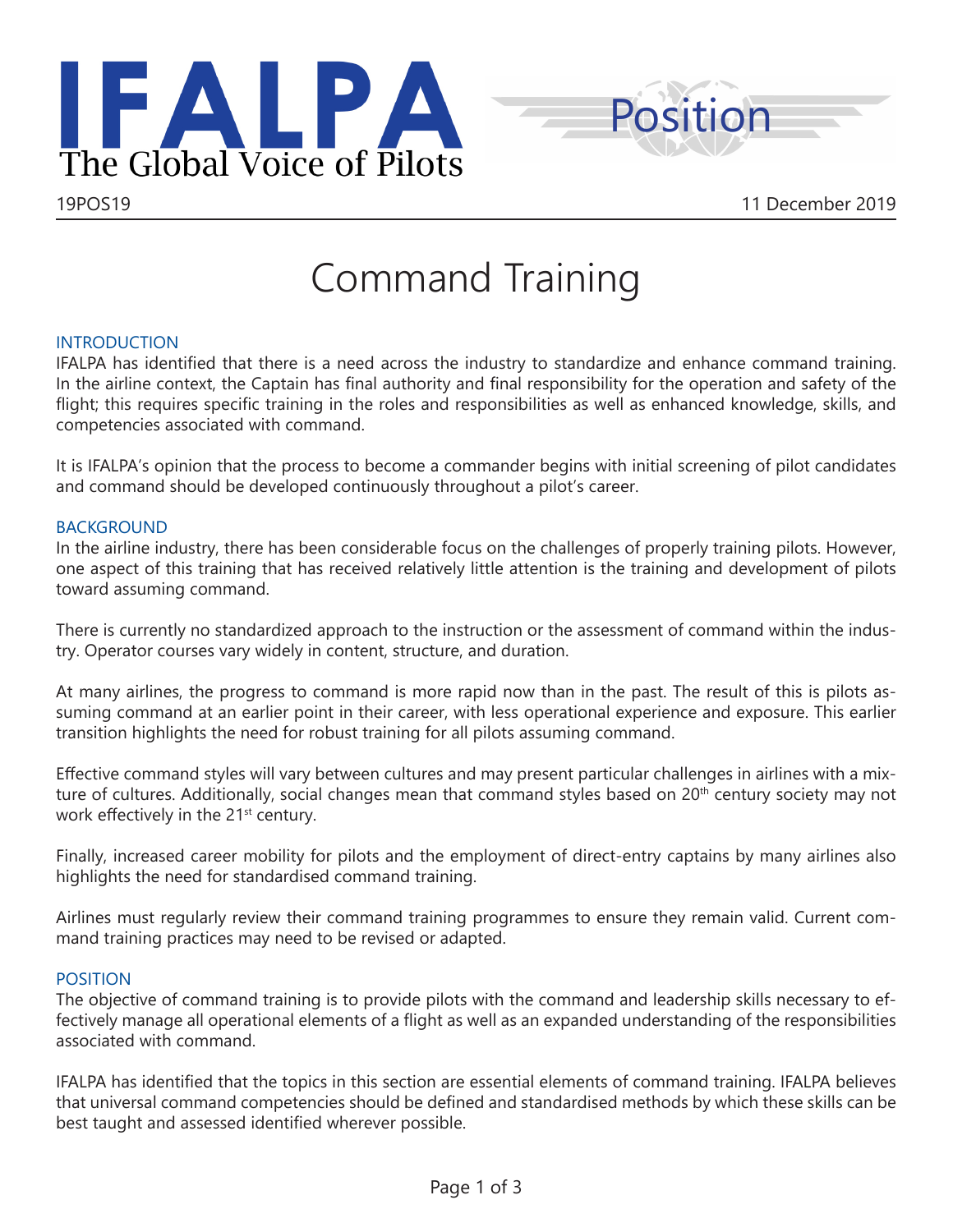



Given that there are many differences in the details of command unique to each airline, it must be remembered there will be variations in the courses, skills, and their application.

## Aptitude Testing

Initial aptitude testing in recruitment should include command and leadership capabilities.

#### On-going Development

Beginning at recruitment, continuing development of command skills is paramount. There is a responsibility between the regulator, the airline and the individual pilot to foster a culture of professional development. With regulator oversight, the operator should implement a development scheme and culture to promote and assist in the development of command skills.

## Qualification for Entry to Command Training

Candidates should meet all legal requirements before being able to apply to the course and should have demonstrated the ability to operate effectively as a co-pilot.

We recommend that consideration for entry to the command course is conducted through a standardized process primarily based on seniority. Any rejection must be based on objective and factual reasons as they relate to pilot competencies.

Operators should be encouraged to establish a minimum level of required experience prior to transitioning to a command position.

## Command Course

There must be a formal syllabus for the command training which includes academics, simulator and line training.

All pilots, regardless of duty position and previous experience, should be equally proficient in all required knowledge and skills. These include application of procedures, application of knowledge and flight path management. Special emphasis in command training should be given to the following pilot competencies:

- Communication
- Leadership and teamwork
- Problem Solving & Decision making
- Situational Awareness
- Workload Management

# Training Second in Command in Augmented Crews

Pilots assigned to Second in Command positions who may serve as acting PIC in augmented operations should receive formal command training. In addition, the command training for these pilots should include operational scenarios related specifically to their role as acting PIC in augmented operations. For example, situations where they may be acting as PIC when the Commander is on break.

#### Command Course Instructors

Instructors for command training should be selected based on their leadership and command expertise as well as their aptitudes related to instructing, facilitating, and evaluating.

Any instructor providing practical training or assessment must have experience as a commander in airline operations. Ideally, the instructor should be an experienced and currently line qualified commander with the airline.